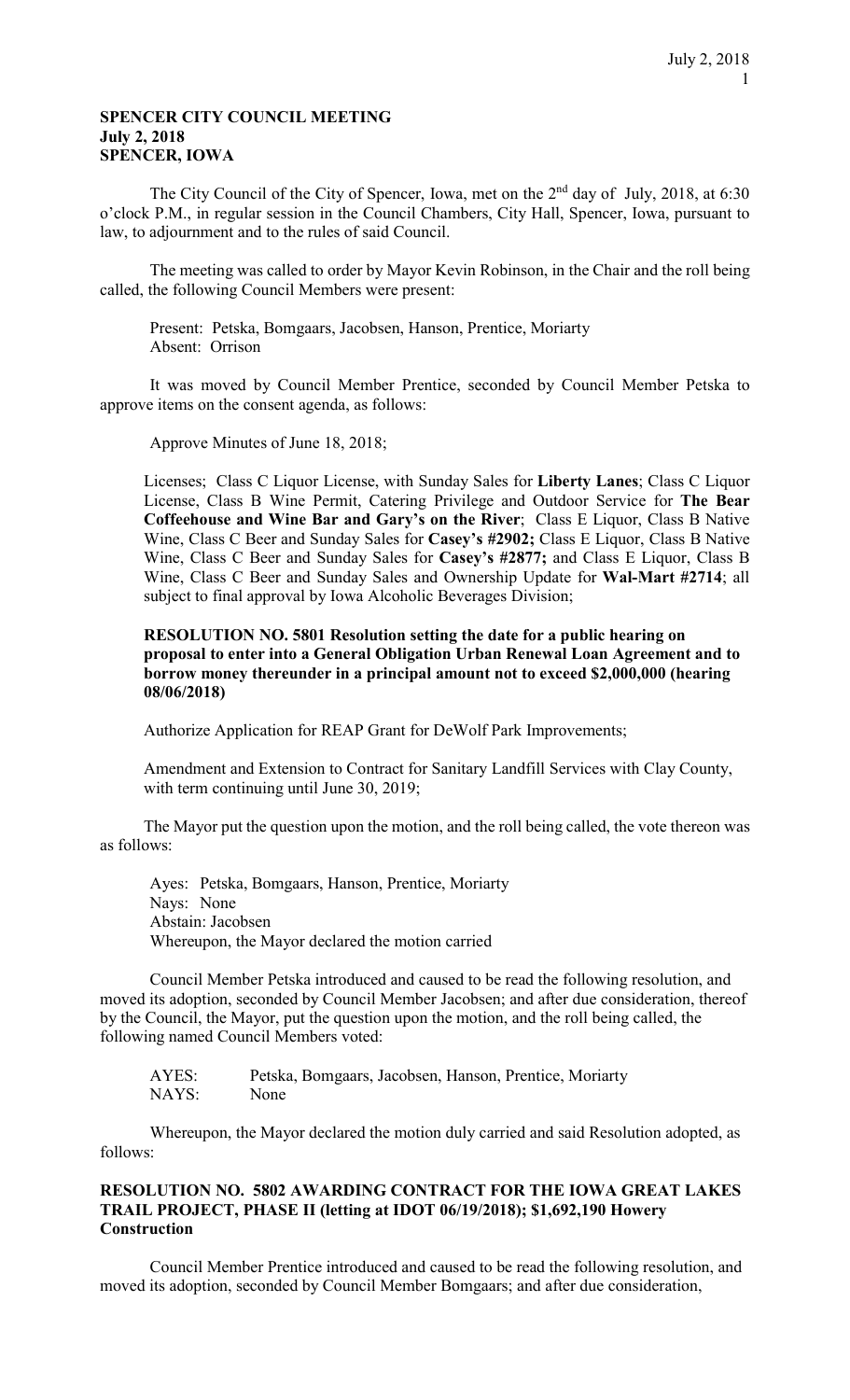thereof by the Council, the Mayor, put the question upon the motion, and the roll being called, the following named Council Members voted:

| AYES: | Petska, Bomgaars, Jacobsen, Hanson, Prentice, Moriarty |
|-------|--------------------------------------------------------|
| NAYS: | None                                                   |

Thereupon, the resolution was declared adopted, as follows:

### RESOLUTION NO. 5803 RESOLUTION AUTHORIZING PERMANENT TRANSFER OF FUNDS AT 2017/2018 FISCAL YEAR END

Council Member Bomgaars introduced and caused to be read the following resolution, and moved its adoption, seconded by Council Member Moriarty; and after due consideration, thereof by the Council, the Mayor, put the question upon the motion, and the roll being called, the following named Council Members voted:

| AYES: | Petska, Bomgaars, Jacobsen, Hanson, Prentice, Moriarty |
|-------|--------------------------------------------------------|
| NAYS: | None                                                   |

Thereupon, the resolution was declared adopted, as follows:

### RESOLUTION NO. 5804 A RESOLUTION AMENDING THE CITY OF SPENCER EMPLOYEE HANDBOOK NON-COLLECTIVE BARGAINING SALARY MATRIX TO ADJUST POLICE INVESTIGATOR TO 2 POSITIONS AND PATROL OFFICER TO 12 POSITIONS;

It was moved by Council Member Moriarty, seconded by Council Member Jacobsen to Approve proposal from CMBA Architects for Preliminary Design Work for Spencer City Hall Renovation and Addition for base fee of \$14,000. The motion was declared carried when all Council Members present voted aye on voice call vote.

Council Member Bomgaars introduced and caused to be read the following resolution, and moved its adoption, seconded by Council Member Petska; and after due consideration, thereof by the Council, the Mayor, put the question upon the motion, and the roll being called, the following named Council Members voted:

 AYES: Petska, Bomgaars, Jacobsen, Hanson, Prentice, Moriarty NAYS: None

Thereupon, the resolution was declared adopted, as follows:

# RESOLUTION NO. 5805 A RESOLUTION ADOPTING A POLICY FOR THE PAYMENT OF INVOICES SUBJECT TO THE APPROVAL OF THE PARK BOARD, GOLF COURSE BOARD, AND AIRPORT BOARD.

#### Department Head Reports:

Planning Department Library Fire Police Public Works Park & Recreation Golf City Attorney

### Engineer's Reports:

### City Manager's Report:

Mayor's Report: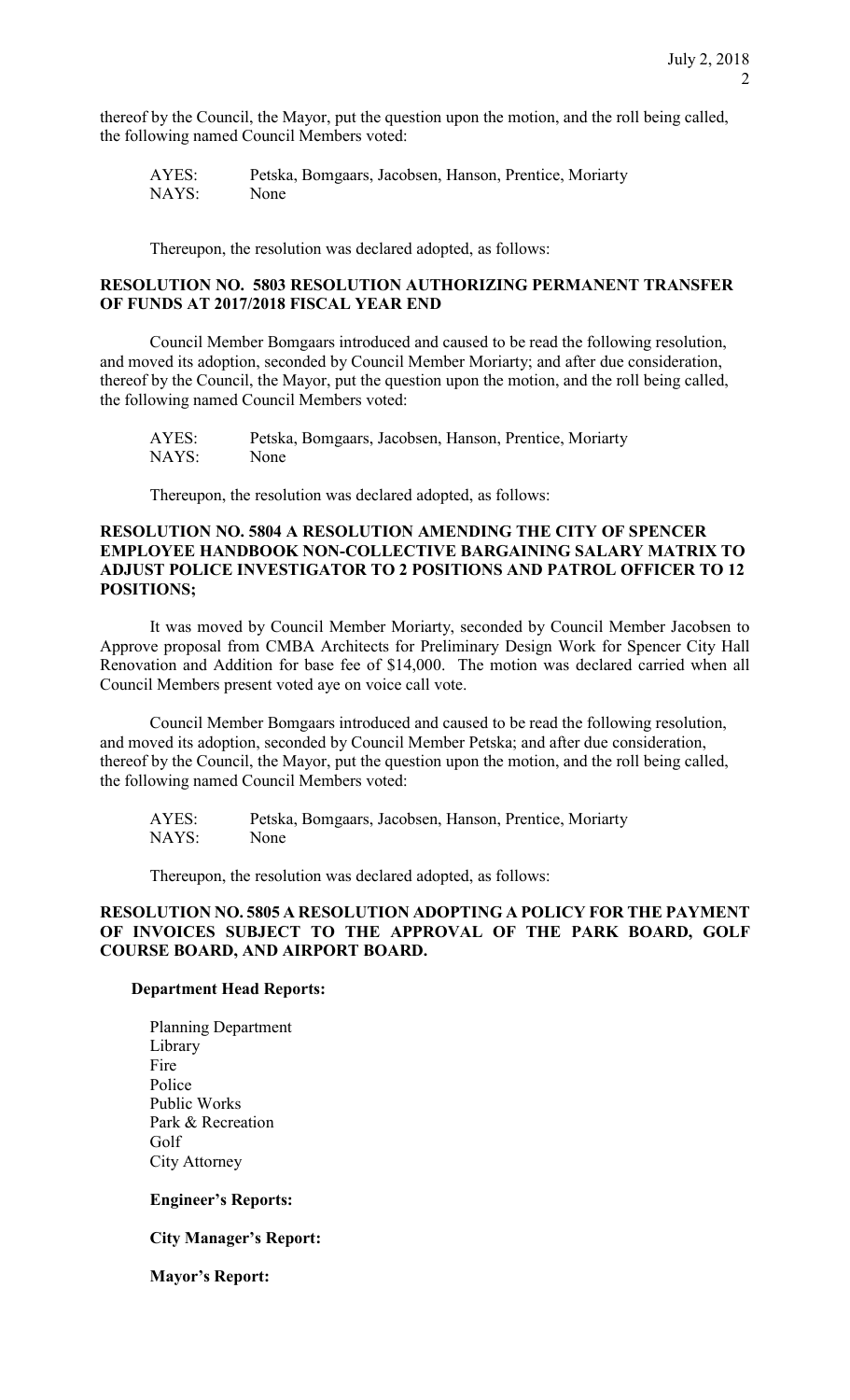It was moved by Council Member Hanson, seconded by Council Member Bomgaars to Approve Appointment of Connie Larson to the Civil Service Commission, term expires 04/01/2022. The motion was declared carried when all Council Members present voted aye on voice call vote.

It was moved by Council Member Hanson, seconded by Council Member Jacobsen to approve Appointments to City of Spencer Boards & Commissions, Treva Graves to Compensation Advisory Board, term expires 6/30/2021; Justin Thomas to Historical Preservation Commission, term expires 6/30/2020; Donna Goebel to Library Board of Trustees, term expires 6/30/2024; Abby Weber to Park Board, term expires 6/30/2024; Dylan Dykstra to Planning & Zoning Commission, term expires 6/30/2023; Brandon Meyer to Plumbing Board of Examiners, term expires 6/30/2022; Dave Cronk to Utilities Board of Trustees, term expires 6/30/2024. The motion was declared carried when all Council Members present voted aye on voice call vote.

### Council/Committee Reports:

It was moved by Council Member Prentice, seconded by Council Member Moriarty to approve the Bills and Claims and Funds Transfers. The motion was declared carried when all Council Members present voted aye on voice call vote.

# Other Business/Opportunity to Address the Council;

It was moved by Council Member Petska and seconded by Council Member Jacobsen to adjourn the meeting of the Spencer City Council at 7: 36 o'clock P.M. The motion was declared carried when all Council Members present voted aye on voice call vote.

Kevin Robinson, Mayor

ATTEST:

Theresa E. Reardon, City Clerk

(SEAL)

| <b>DESCRIPTION</b>            | <b>AMOUNT</b> |
|-------------------------------|---------------|
| laundry svce                  | 163.49        |
| aflac insurance               | 1,961.67      |
| pool water test               | 25.5          |
| (2) thermal camera kit        | 2,580.00      |
| two way radio s#3751IUL030    | 545           |
| 2018 boot allowance           | 60.98         |
| pool chemicals/supplies/parts | 792.29        |
| misc parts/supplies           | 341.57        |
| concession supplies           | 123.85        |
| ya books                      | 54.74         |
| traffic cones                 | 586           |
| annual cell phone allowance   | 300           |
| $5/11 - 6/12$ mo chg          | 11.9          |
| misc parts/supplies           | 907.4         |
| wellness reimbursement        | 69.95         |
| finance charge park           | 17.48         |
|                               |               |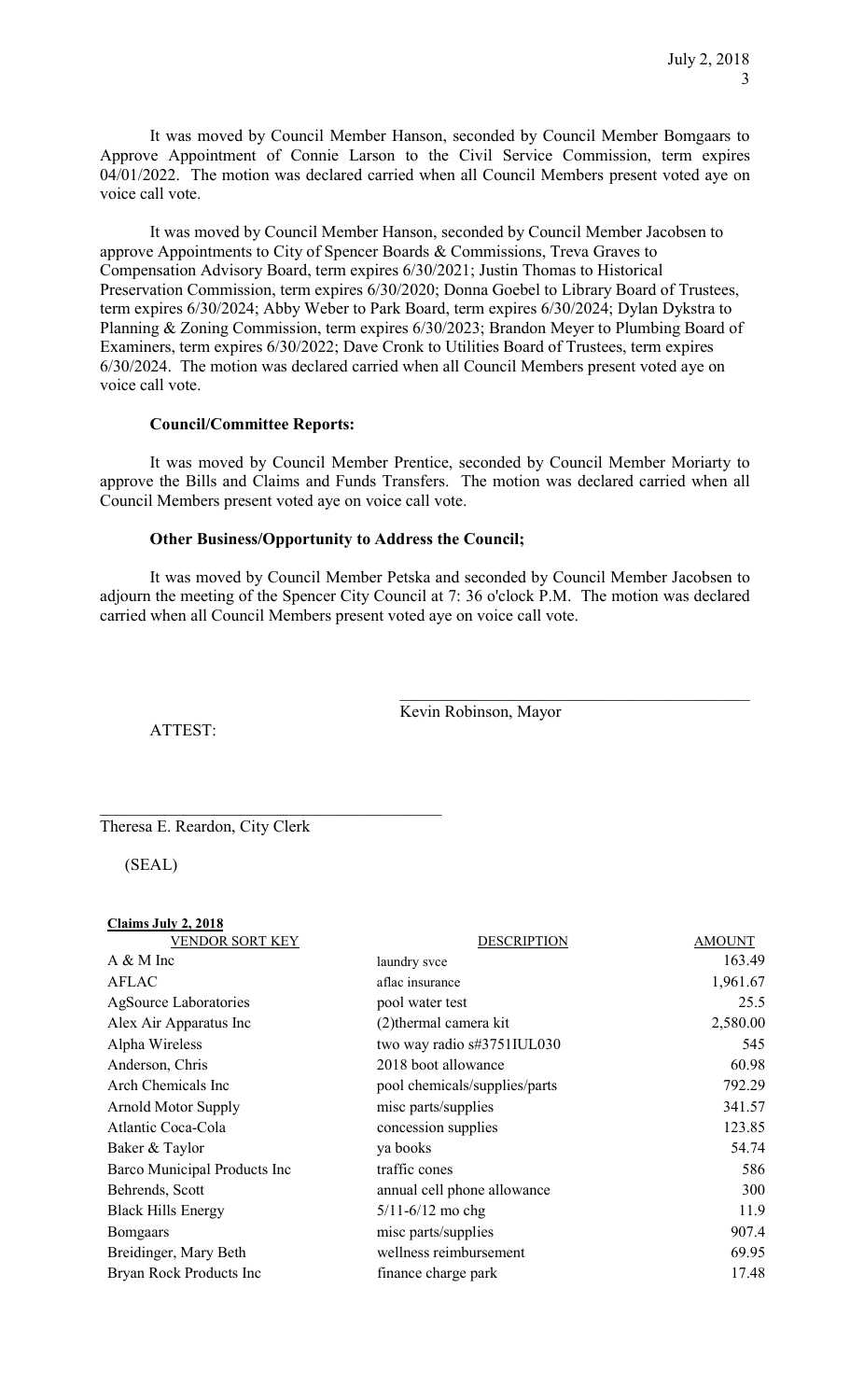| Bubbles/Bee Kleen                   | carpet cleaning 6/13/18                              | 36.7       |
|-------------------------------------|------------------------------------------------------|------------|
| C & D Refrgeration Co               | bracket/freon/matl/labor-i                           | 1,130.00   |
| <b>Carroll Construction Supply</b>  | rebar/trailer repair                                 | 85.64      |
| Clay County Auditor                 | monthly jail pymt/share local opt sale tax           | 18,359.64  |
| Clay County Regional Event Center   | monthly contribution                                 | 3,333.37   |
| Clay County Sherriffs Office        | garnishment                                          | 34.86      |
| Coffman's Locksmith Shop            | keys                                                 | 133        |
| Colonial Life Insurance             | colonial life insurance                              | 284.04     |
| <b>Consumer Lumber Company</b>      | lumber picnic table repair                           | 1,604.68   |
| Cooperative Energy Company          | fuel                                                 | 3,238.18   |
| <b>Crescent Electric</b>            | misc electrical supplies                             | 180.91     |
| Culligan of Spencer                 | cooler water                                         | 51         |
| Department of Human Services        | child support payments                               | 981.68     |
| Dude Solutions Inc                  | $7/1/18 - 6/30/19$ annual fe                         | 4,553.33   |
| Duhn, Chuck                         | annual cell phone allowance                          | 300        |
| E M S Auto Parts/Emmertsburg Auto P | oil filter & oil u #867                              | 16.92      |
| Emmetsburg Swanson Hardware         | batteries                                            | 21.97      |
| <b>Employee Benefit Services</b>    | depend flex/vol life ins/midical flex/group ins flex | 139,943.10 |
| Fareway Stores #849- Emmetsburg     | office supplies                                      | 16.37      |
| Fareway Stores Inc #788             | break rm supplies                                    | 74.94      |
| Farmers Trust & Savings Bank        | payroll taxes                                        | 42,730.62  |
| <b>Fastenal Company</b>             | misc parts/supplies                                  | 143.48     |
| Fleetpride                          | misc parts/supplies                                  | 152.8      |
| Fox International Inc / NCI         | misc parts/supplies                                  | 2,022.47   |
| Frontier Technology LLC             | pole camera maintenance                              | 916        |
| <b>GFOA</b>                         | renewal weuve $7/1/18 - 6/3$                         | 190        |
| Gale/Cengage Learning               | lp books                                             | 194.93     |
| Galens Pro Mow LLC                  | radiator/brushcutter/oil                             | 846.67     |
| <b>General Traffic Controls</b>     | traffic lite repairs                                 | 2,920.57   |
| Glander, Mark                       | annual cell phone allowance                          | 300        |
| <b>Graettinger Hardware</b>         | misc tools                                           | 323.66     |
| Hamrick, Tim                        | annual cell phone allowance                          | 300        |
| Hansons Plumbing & Heating          | svce calls                                           | 417.8      |
| Heller Enterprise LLC DBA Northwest | grand irrigation                                     | 6,087.42   |
| Hemphill Law Office PLC             | 3rd qtr retainer                                     | 1,875.00   |
| Herbold, Kent                       | annual cell phone allowance                          | 300        |
| HueLife, LLC                        | onboarding & reviews-city                            | 1,650.38   |
| Hulstein Excavating Inc             | pay est #2 - 2018 4th ave                            | 243,845.52 |
| I Wireless                          | $6/22 - 7/21$ mo chg                                 | 43.49      |
| ICMA Retirement Trust - 457         | 1cma                                                 | 360        |
| <b>IMWCA</b>                        | work comp premium fy 18-19                           | 230,155.00 |
| <b>IPERS</b>                        | ipers                                                | 55,336.62  |
| <b>Ingram Library Services</b>      | adult books                                          | 983.96     |
| Iowa Department of Natural Resource | construction permit-18 e 4                           | 100        |
| Iowa Department of Transportation   | grass sign stakes                                    | 81.5       |
| Iowa Lakes Electric Cooperative     | mo chgs                                              | 452        |
| Iowa League of Cities               | annual dues 2018/19                                  | 4,607.00   |
| Iowa Municipal Finance Offers Assoc | imfoa certification renew-                           | 50         |
| Janitors Closet                     | bathroom supplies                                    | 129.48     |
| Johnson, Keith                      | 6/4-6/6 fire dept trng-fuel/meals                    | 64.22      |
| Johnston AutoStores                 | battery                                              | 138.87     |
| Junior Library Guild                | childrens non fiction book                           | 2,747.10   |
| KAPCO Postal Pack & Ship            | postage package-northway                             | 58.76      |
| <b>KUYY-FM</b>                      | ads for golf may 2018                                | 338        |
| Keystone Laboratories Inc           | leachate/groud water testing                         | 5,448.78   |
| Kimball Midwest                     | hand cleaner                                         | 31.8       |
| Knight Protection Inc               | sec system 6/16/18-6/15/19                           | 300        |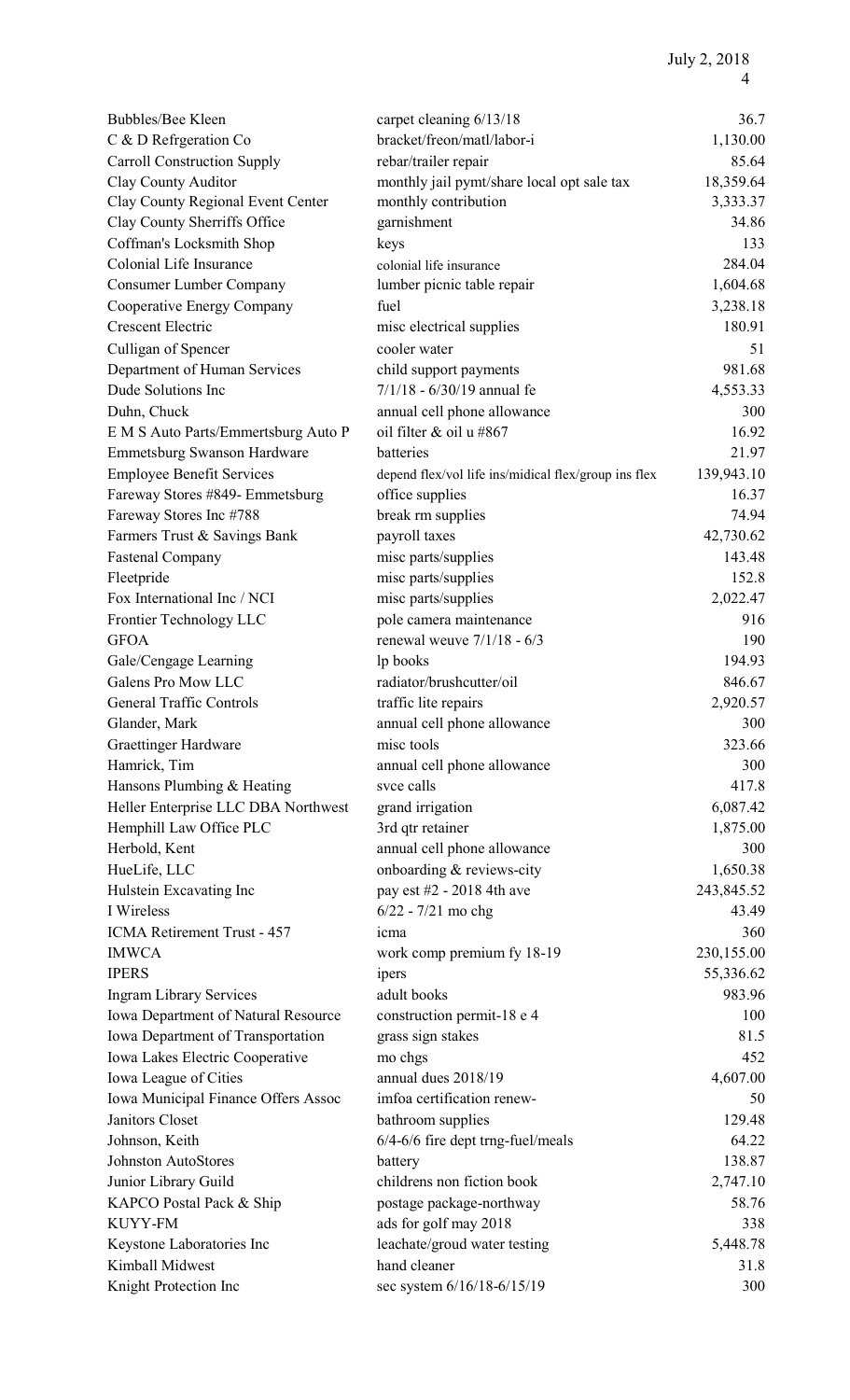| Koenig Portable Toilets              | portal rental                                  | 1835       |
|--------------------------------------|------------------------------------------------|------------|
| Lawn Care Barber                     | mowing 810 e 11th st 6/13/                     | 247.5      |
| Leading Edge Aviation                | June 18 mgmt fees                              | 3,104.17   |
| Lube Tech                            | tractor fluid & oil                            | 706.06     |
| MT Calf Ranch Inc                    | gas tank 500 gal                               | 1,500.00   |
| Mack, Amanda                         | annual cell phone allowance                    | 600        |
| Mar-Lin Business Supply              | office supplies                                | 185.19     |
| Maxyeild Cooperative-Acct 4529       | fuel                                           | 3,361.55   |
| McClure Engineering Co               | eng svce $4/29 - 5/26/18$ grea                 | 440        |
| Menards -Spencer                     | misc parts/supplies                            | 613.58     |
| Michael Todd & Co                    | misc parts/supplies                            | 1,148.10   |
| MichaelSon Inc                       | crushed concrete                               | 891.42     |
| Mid Country Machinery Inc            | skid shoe & bolt u #427                        | 139.91     |
| Mid Iowa Sales                       | auto wash soap                                 | 16         |
| Midwestern Mechanical of Iowa Inc    | 12 If washers/back flow valve inspection       | 363.4      |
| Midwestern Mechanical-Fire Protecti  | annual sprinkler sys inspe                     | 400        |
| Miller, Lee & Brenda                 | ty 16/17 ssmid p#963607388                     | 125.63     |
| Mohr, Brian                          | annual cell phone allowance                    | 300        |
| Municipal Fire & Police Retirement   | civil svce p/f                                 | 59,554.64  |
| Napa Auto Parts                      | misc parts/supplies                            | 147.69     |
| Nelson Hearing Aid Service           | hearing screen                                 | 25         |
| Nielsen's Tire Company               | tire svce                                      | 55         |
| Norgaard Sand & Gravel               | trail repair                                   | 186.84     |
| Northern Lights Food Service         | concession supplies/food                       | 2,843.84   |
| Northwest Glass Co Inc               | clear tempered insulated g                     | 304        |
| Northwest Iowa League of Cities      | lague dinner robinson/weuv                     | 45         |
|                                      | fy 2019 dues/plan it subscrpt fy 19/srts 3rd & |            |
| Northwest Iowa Planning & Developme  | 4th                                            | 8,204.00   |
| Noteboom Implement LLC               | misc parts/supplies                            | 110.63     |
| <b>OEL Construction Services Inc</b> | pay est #2 18th spencer tr                     | 87,740.87  |
| Old Dutch Foods Inc                  | concession supplies                            | 60.9       |
| Payroll Expenses                     | 6/19/2018 - 7/02/2018                          | 209,989.05 |
| PFM Financial Advisors LLC           | annual retainer/2018 srf services              | 14,500.00  |
| People for Pets                      | june 18 monthly agreement                      | 400        |
| Petty Cash-Spencer Municipal Golf C  | reimburse checkbook 6-20-1                     | 3,154.49   |
| Police Legal Sciences                | renew legal update trng yr                     | 2,040.00   |
| Poulsen, Craig                       | annual cell phone allowance                    | 300        |
| Quality Flow Systems Inc             | control panels                                 | 25,365.00  |
| Quill Corporation                    | office supplies                                | 319.08     |
| <b>SCT Costume Shop</b>              | reflections @ riverside /f                     | 125        |
| Safelite Auto Glass                  | window repair $u$ #125                         | 150        |
| Schooley, Jim                        | ty 16/17 ssmid p#963607383                     | 52.29      |
| <b>Speed Printers</b>                | forms                                          | 364        |
| <b>Spencer Auto Parts</b>            | misc parts/supplies                            | 298.09     |
| <b>Spencer Community Schools</b>     | mo share local opt sales t                     | 40,690.68  |
| Spencer Employess Association.       | sea dues                                       | 280        |
| <b>Spencer Family YMCA</b>           | 2018 playgorund program                        | 9,766.00   |
| Spencer Little League Association    | 2018 annual reimb groundsk                     | 2,000.00   |
| <b>Spencer Municipal Utilities</b>   | mo chgs                                        | 38,951.70  |
| <b>Spencer Office Supplies</b>       | office supplies                                | 1,052.46   |
| Spencer Radio Group                  | ads                                            | 725        |
| Spencer Ready Mix                    | trail repair                                   | 777        |
| <b>Spencer SIgns</b>                 | sign repair                                    | 35         |
| Spencer Trophy & Awards              | magnetic badge                                 | 23.8       |
| State Steel of Spencer               | trail repair                                   | 12         |
| Studio Three O Nine                  | sitting fee-city council                       | 70         |
| TMT LLC                              | srtss imp 804 2nd ave se                       | 650        |